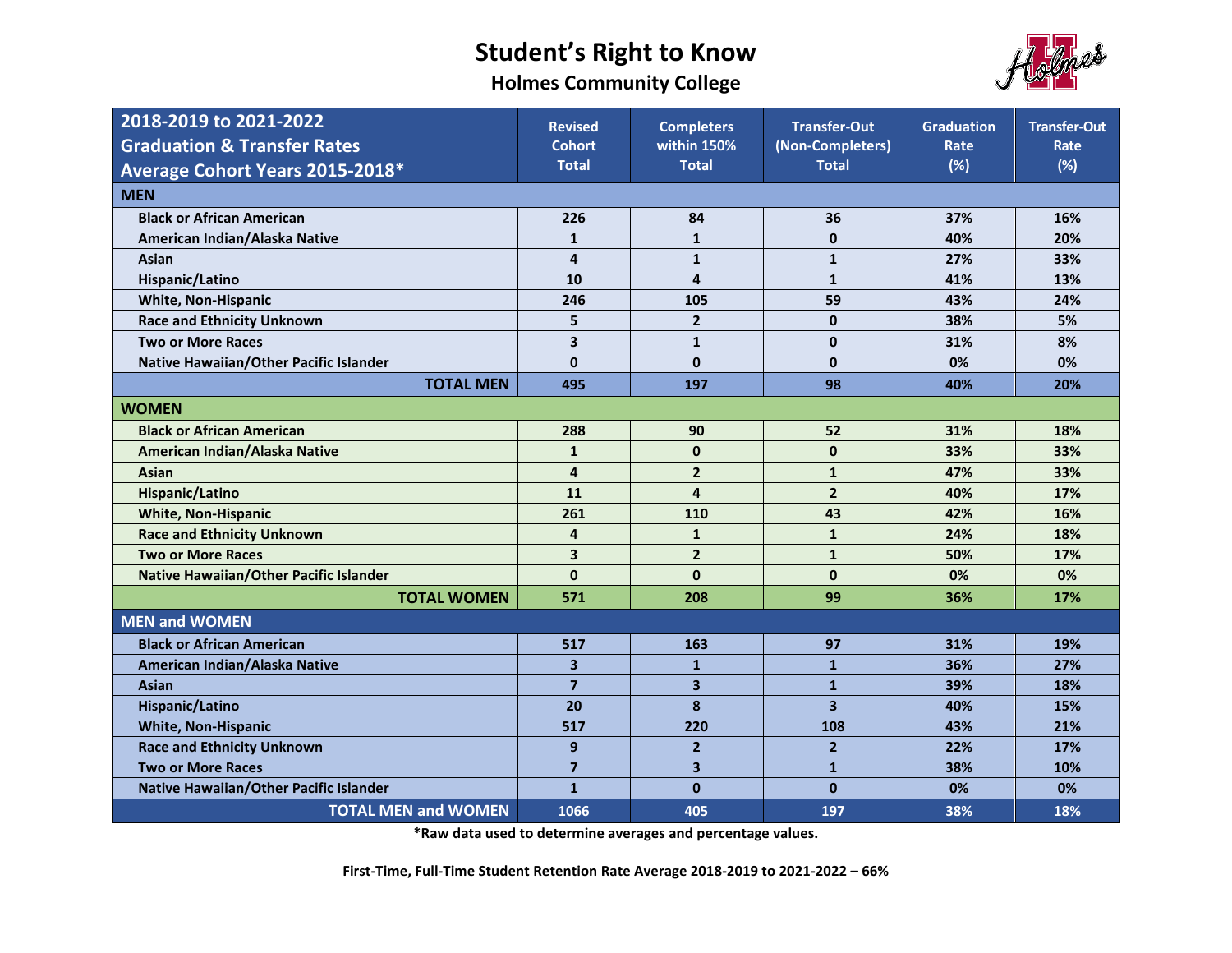**Holmes Community College**



| <b>Athletics Graduation &amp; Transfer Rates</b><br>Average Cohort Years 2015-2018* | <b>Athletic</b><br><b>Cohort</b><br><b>Total</b> | <b>Completers</b><br>within 150%<br><b>Total</b> | <b>Transfer-Out</b><br>(Non-Completers)<br><b>Total</b> | <b>Graduation</b><br>Rate | <b>Transfer-Out</b><br>Rate |  |  |
|-------------------------------------------------------------------------------------|--------------------------------------------------|--------------------------------------------------|---------------------------------------------------------|---------------------------|-----------------------------|--|--|
| <b>FOOTBALL - MEN</b>                                                               |                                                  |                                                  |                                                         |                           |                             |  |  |
| <b>Black or African American</b>                                                    | 27                                               | 14                                               | $\overline{7}$                                          | 52%                       | 24%                         |  |  |
| American Indian/Alaska Native                                                       | $\mathbf{0}$                                     | $\mathbf{0}$                                     | $\mathbf 0$                                             | 0%                        | 0%                          |  |  |
| Asian                                                                               | $\mathbf{0}$                                     | $\mathbf{0}$                                     | $\mathbf{0}$                                            | 0%                        | 0%                          |  |  |
| Hispanic/Latino                                                                     | $\mathbf{0}$                                     | $\mathbf 0$                                      | $\mathbf 0$                                             | 0%                        | 0%                          |  |  |
| <b>White, Non-Hispanic</b>                                                          | 5                                                | 3                                                | $\mathbf{2}$                                            | 50%                       | 35%                         |  |  |
| <b>Race and Ethnicity Unknown</b>                                                   | $\mathbf{0}$                                     | $\pmb{0}$                                        | $\pmb{0}$                                               | 0%                        | 0%                          |  |  |
| <b>Two or More Races</b>                                                            | $\mathbf{0}$                                     | $\mathbf{0}$                                     | $\mathbf{0}$                                            | 0%                        | 0%                          |  |  |
| Native Hawaiian/Other Pacific Islander                                              | $\mathbf{0}$                                     | $\mathbf{0}$                                     | $\mathbf{0}$                                            | 0%                        | 0%                          |  |  |
| <b>TOTAL FOOTBALL MEN</b>                                                           | 32                                               | 17                                               | 9                                                       | 52%                       | 27%                         |  |  |
| <b>BASKETBALL - MEN</b>                                                             |                                                  |                                                  |                                                         |                           |                             |  |  |
| <b>Black or African American</b>                                                    | 8                                                | 4                                                | $\mathbf{2}$                                            | 57%                       | 27%                         |  |  |
| American Indian/Alaska Native                                                       | $\mathbf{0}$                                     | $\mathbf{0}$                                     | $\mathbf{0}$                                            | 0%                        | 0%                          |  |  |
| Asian                                                                               | 0                                                | $\pmb{0}$                                        | $\mathbf 0$                                             | 0%                        | 0%                          |  |  |
| Hispanic/Latino                                                                     | $\mathbf{0}$                                     | $\mathbf 0$                                      | $\mathbf 0$                                             | 0%                        | 0%                          |  |  |
| <b>White, Non-Hispanic</b>                                                          | $\mathbf 0$                                      | $\mathbf 0$                                      | $\mathbf 0$                                             | 0%                        | 0%                          |  |  |
| <b>Race and Ethnicity Unknown</b>                                                   | $\mathbf{0}$                                     | $\mathbf{0}$                                     | $\mathbf{0}$                                            | 0%                        | 0%                          |  |  |
| <b>Two or More Races</b>                                                            | $\mathbf{0}$                                     | $\mathbf{0}$                                     | $\mathbf{0}$                                            | 0%                        | 0%                          |  |  |
| Native Hawaiian/Other Pacific Islander                                              | $\mathbf{0}$                                     | $\mathbf{0}$                                     | $\mathbf{0}$                                            | 0%                        | 0%                          |  |  |
| <b>TOTAL BASKETBALL MEN</b>                                                         | 8                                                | $\overline{4}$                                   | $\overline{2}$                                          | 55%                       | 29%                         |  |  |
| <b>BASKETBALL - WOMEN</b>                                                           |                                                  |                                                  |                                                         |                           |                             |  |  |
| <b>Black or African American</b>                                                    | $\overline{\mathbf{z}}$                          | $\overline{\mathbf{4}}$                          | $\overline{2}$                                          | 62%                       | 23%                         |  |  |
| American Indian/Alaska Native                                                       | $\mathbf{0}$                                     | $\mathbf{0}$                                     | $\mathbf{0}$                                            | 0%                        | 0%                          |  |  |
| <b>Asian</b>                                                                        | $\mathbf{0}$                                     | $\mathbf{0}$                                     | $\mathbf{0}$                                            | 0%                        | 0%                          |  |  |
| Hispanic/Latino                                                                     | $\mathbf{0}$                                     | $\mathbf{0}$                                     | $\mathbf{0}$                                            | 0%                        | 0%                          |  |  |
| <b>White, Non-Hispanic</b>                                                          | $\bf{0}$                                         | $\bf{0}$                                         | $\mathbf 0$                                             | 0%                        | 0%                          |  |  |
| <b>Race and Ethnicity Unknown</b>                                                   | $\mathbf 0$                                      | $\mathbf 0$                                      | $\mathbf{0}$                                            | 0%                        | 0%                          |  |  |
| <b>Two or More Races</b>                                                            | $\mathbf{0}$                                     | $\mathbf{0}$                                     | $\mathbf{0}$                                            | 0%                        | 0%                          |  |  |
| <b>Native Hawaiian/Other Pacific Islander</b>                                       | $\mathbf{0}$                                     | $\pmb{0}$                                        | $\mathbf 0$                                             | 0%                        | 0%                          |  |  |
| <b>TOTAL BASKETBALL WOMEN</b>                                                       | $\overline{7}$                                   | 4                                                | $\overline{2}$                                          | 63%                       | 22%                         |  |  |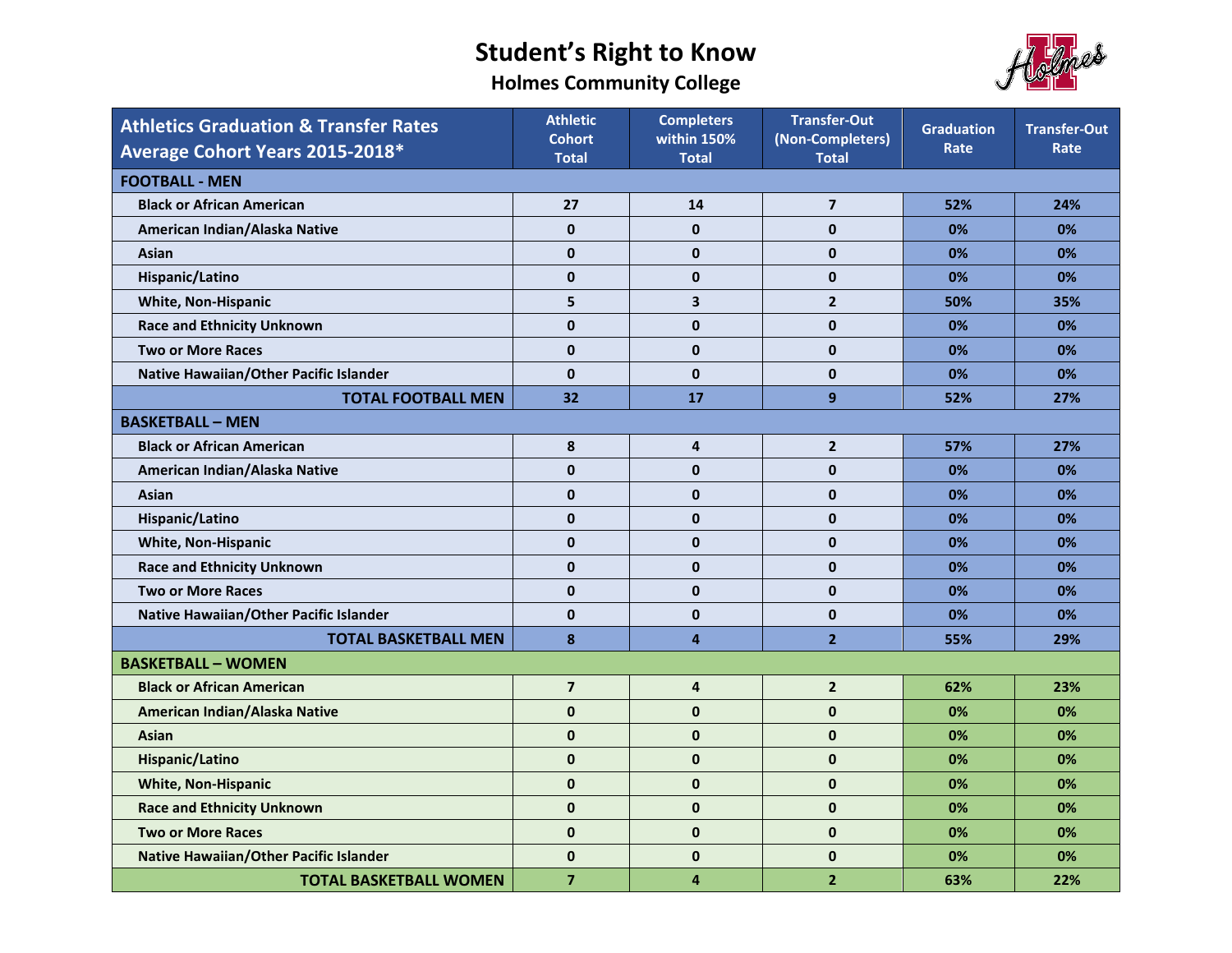**Holmes Community College**



| <b>Athletics Graduation &amp; Transfer Rates</b> | <b>Athletic</b><br><b>Cohort</b> | <b>Completers</b><br>within 150% | <b>Transfer-Out</b><br>(Non-Completers) | <b>Graduation</b><br>Rate | <b>Transfer-Out</b><br>Rate |  |  |  |
|--------------------------------------------------|----------------------------------|----------------------------------|-----------------------------------------|---------------------------|-----------------------------|--|--|--|
| Average Cohort Years 2015-2018*                  | <b>Total</b>                     | <b>Total</b>                     | <b>Total</b>                            |                           |                             |  |  |  |
| <b>BASEBALL - MEN</b>                            |                                  |                                  |                                         |                           |                             |  |  |  |
| <b>Black or African American</b>                 | $\overline{\mathbf{3}}$          | $\mathbf{1}$                     | $\mathbf{1}$                            | 15%                       | 38%                         |  |  |  |
| American Indian/Alaska Native                    | $\mathbf{0}$                     | $\mathbf{0}$                     | $\mathbf 0$                             | 0%                        | 0%                          |  |  |  |
| Asian                                            | $\mathbf{0}$                     | $\mathbf 0$                      | $\mathbf 0$                             | 0%                        | 0%                          |  |  |  |
| Hispanic/Latino                                  | $\mathbf{0}$                     | $\mathbf 0$                      | $\mathbf 0$                             | 0%                        | 0%                          |  |  |  |
| <b>White, Non-Hispanic</b>                       | 8                                | $\overline{\mathbf{4}}$          | $\overline{\mathbf{3}}$                 | 48%                       | 39%                         |  |  |  |
| <b>Race and Ethnicity Unknown</b>                | $\mathbf{0}$                     | $\pmb{0}$                        | $\mathbf 0$                             | 0%                        | 0%                          |  |  |  |
| <b>Two or More Races</b>                         | $\mathbf{0}$                     | $\mathbf{0}$                     | $\mathbf 0$                             | 0%                        | 0%                          |  |  |  |
| Native Hawaiian/Other Pacific Islander           | $\mathbf{0}$                     | $\mathbf{0}$                     | $\mathbf 0$                             | 0%                        | 0%                          |  |  |  |
| <b>TOTAL BASEBALL MEN</b>                        | 11                               | $\overline{\mathbf{4}}$          | $\overline{4}$                          | 39%                       | 39%                         |  |  |  |
| <b>SOFTBALL - WOMEN</b>                          |                                  |                                  |                                         |                           |                             |  |  |  |
| <b>Black or African American</b>                 | $\mathbf{0}$                     | $\pmb{0}$                        | $\mathbf 0$                             | 0%                        | 0%                          |  |  |  |
| American Indian/Alaska Native                    | $\mathbf{0}$                     | $\mathbf 0$                      | $\mathbf 0$                             | 0%                        | 0%                          |  |  |  |
| <b>Asian</b>                                     | $\mathbf{0}$                     | $\pmb{0}$                        | $\mathbf 0$                             | 0%                        | 0%                          |  |  |  |
| Hispanic/Latino                                  | $\mathbf{0}$                     | $\mathbf 0$                      | $\mathbf 0$                             | 0%                        | 0%                          |  |  |  |
| <b>White, Non-Hispanic</b>                       | 8                                | $6\phantom{1}$                   | $\mathbf{1}$                            | 73%                       | 12%                         |  |  |  |
| <b>Race and Ethnicity Unknown</b>                | $\mathbf{0}$                     | $\pmb{0}$                        | $\pmb{0}$                               | 0%                        | 0%                          |  |  |  |
| <b>Two or More Races</b>                         | $\mathbf{0}$                     | $\mathbf 0$                      | $\mathbf 0$                             | 0%                        | 0%                          |  |  |  |
| <b>Native Hawaiian/Other Pacific Islander</b>    | $\mathbf{0}$                     | $\pmb{0}$                        | $\mathbf 0$                             | 0%                        | 0%                          |  |  |  |
| <b>TOTAL SOFTBALL WOMEN</b>                      | 9                                | $6\phantom{1}$                   | $\mathbf{1}$                            | 74%                       | 12%                         |  |  |  |
| <b>SOCCER - MEN</b>                              |                                  |                                  |                                         |                           |                             |  |  |  |
| <b>Black or African American</b>                 | $\mathbf{1}$                     | $\mathbf{1}$                     | $\mathbf 0$                             | 40%                       | 0%                          |  |  |  |
| American Indian/Alaska Native                    | $\mathbf{0}$                     | $\mathbf{0}$                     | $\mathbf 0$                             | 0%                        | 0%                          |  |  |  |
| Asian                                            | $\mathbf{0}$                     | $\mathbf{0}$                     | $\mathbf 0$                             | 0%                        | 0%                          |  |  |  |
| Hispanic/Latino                                  | 4                                | $\mathbf{1}$                     | $\mathbf{1}$                            | 36%                       | 14%                         |  |  |  |
| <b>White, Non-Hispanic</b>                       | $\overline{7}$                   | 3                                | $\overline{\mathbf{3}}$                 | 41%                       | 41%                         |  |  |  |
| <b>Race and Ethnicity Unknown</b>                | $\mathbf{0}$                     | $\pmb{0}$                        | $\pmb{0}$                               | 0%                        | 0%                          |  |  |  |
| <b>Two or More Races</b>                         | $\mathbf{0}$                     | $\mathbf{0}$                     | $\mathbf{0}$                            | 0%                        | 0%                          |  |  |  |
| Native Hawaiian/Other Pacific Islander           | $\mathbf{0}$                     | 0                                | $\mathbf 0$                             | 0%                        | 0%                          |  |  |  |
| <b>TOTAL SOCCER MEN</b>                          | 12                               | 5                                | $\overline{\mathbf{3}}$                 | 39%                       | 28%                         |  |  |  |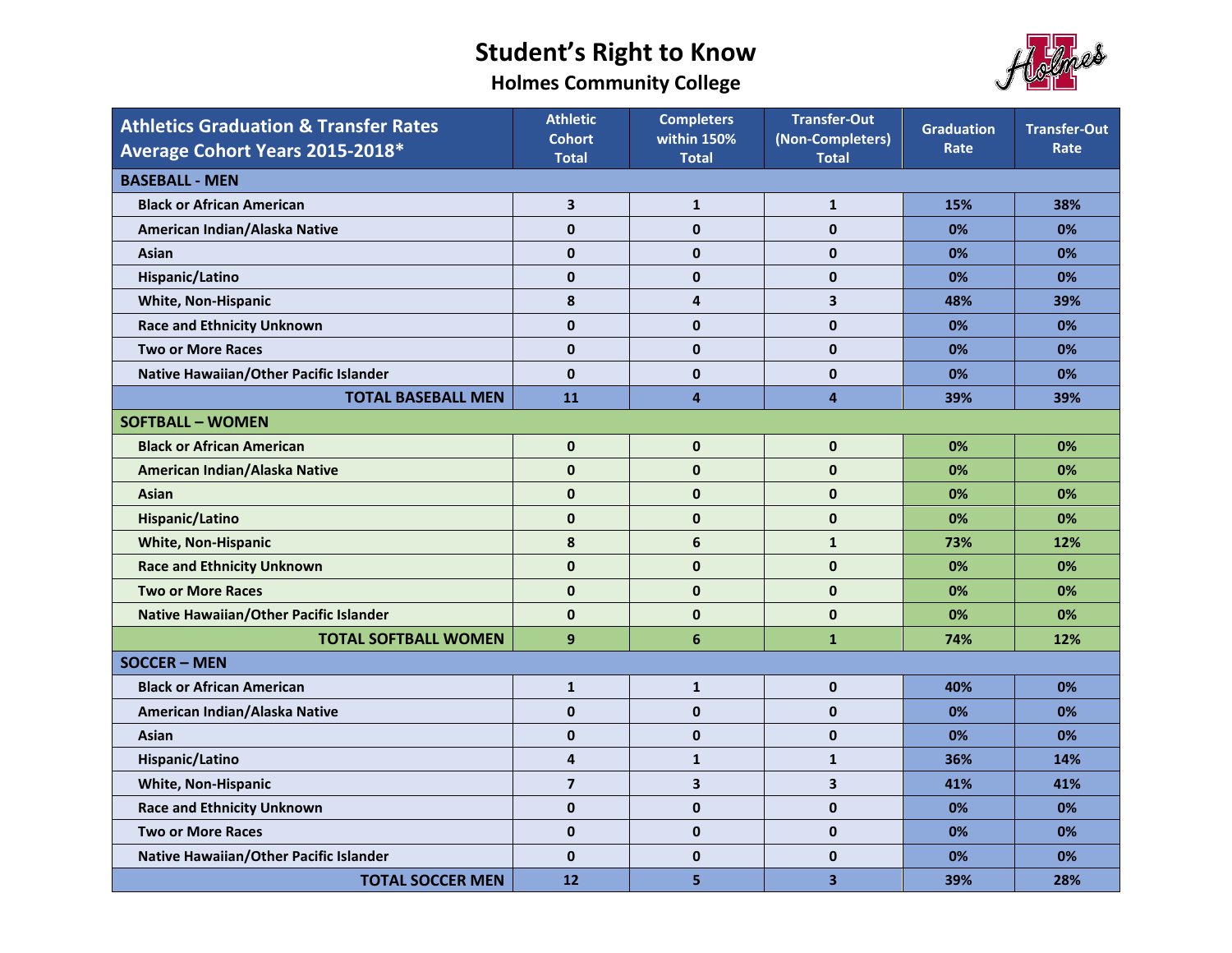**Holmes Community College**



| <b>Athletics Graduation &amp; Transfer Rates</b><br>Average Cohort Years 2015-2018* | <b>Athletic</b><br><b>Cohort</b><br><b>Total</b> | <b>Completers</b><br>within 150%<br><b>Total</b> | <b>Transfer-Out</b><br>(Non-Completers)<br><b>Total</b> | <b>Graduation</b><br>Rate | <b>Transfer-Out</b><br>Rate |  |  |
|-------------------------------------------------------------------------------------|--------------------------------------------------|--------------------------------------------------|---------------------------------------------------------|---------------------------|-----------------------------|--|--|
| <b>SOCCER - WOMEN</b>                                                               |                                                  |                                                  |                                                         |                           |                             |  |  |
| <b>Black or African American</b>                                                    | $\mathbf{1}$                                     | $\mathbf{1}$                                     | $\mathbf{0}$                                            | 40%                       | 0%                          |  |  |
| American Indian/Alaska Native                                                       | $\mathbf{0}$                                     | $\pmb{0}$                                        | $\mathbf{0}$                                            | 0%                        | 0%                          |  |  |
| Asian                                                                               | $\mathbf 0$                                      | $\mathbf{0}$                                     | $\mathbf 0$                                             | 0%                        | 0%                          |  |  |
| Hispanic/Latino                                                                     | $\overline{\mathbf{2}}$                          | $\mathbf{1}$                                     | $\pmb{0}$                                               | 43%                       | 0%                          |  |  |
| <b>White, Non-Hispanic</b>                                                          | 6                                                | $\overline{4}$                                   | $\mathbf{1}$                                            | 70%                       | 13%                         |  |  |
| <b>Race and Ethnicity Unknown</b>                                                   | $\mathbf 0$                                      | $\pmb{0}$                                        | $\mathbf{0}$                                            | 0%                        | 0%                          |  |  |
| <b>Two or More Races</b>                                                            | $\mathbf{0}$                                     | $\bf{0}$                                         | $\bf{0}$                                                | 0%                        | 0%                          |  |  |
| <b>Native Hawaiian/Other Pacific Islander</b>                                       | $\mathbf{0}$                                     | $\pmb{0}$                                        | $\mathbf{0}$                                            | 0%                        | 0%                          |  |  |
| <b>TOTAL SOCCER WOMEN</b>                                                           | 9                                                | 5                                                | $\mathbf{1}$                                            | 60%                       | 14%                         |  |  |
| <b>TENNIS - MEN</b>                                                                 |                                                  |                                                  |                                                         |                           |                             |  |  |
| <b>Black or African American</b>                                                    | $\mathbf{1}$                                     | $\mathbf{1}$                                     | $\mathbf{1}$                                            | 40%                       | 40%                         |  |  |
| American Indian/Alaska Native                                                       | $\mathbf{0}$                                     | $\pmb{0}$                                        | $\mathbf{0}$                                            | 0%                        | 0%                          |  |  |
| Asian                                                                               | $\mathbf 0$                                      | $\pmb{0}$                                        | $\bf{0}$                                                | 0%                        | 0%                          |  |  |
| Hispanic/Latino                                                                     | $\mathbf{0}$                                     | $\mathbf 0$                                      | $\bf{0}$                                                | 0%                        | 0%                          |  |  |
| <b>White, Non-Hispanic</b>                                                          | 3                                                | $\mathbf{2}$                                     | $\mathbf{1}$                                            | 55%                       | 18%                         |  |  |
| <b>Race and Ethnicity Unknown</b>                                                   | $\mathbf{0}$                                     | $\mathbf{0}$                                     | $\mathbf{0}$                                            | 0%                        | 0%                          |  |  |
| <b>Two or More Races</b>                                                            | $\mathbf{0}$                                     | $\mathbf{0}$                                     | $\mathbf 0$                                             | 0%                        | 0%                          |  |  |
| Native Hawaiian/Other Pacific Islander                                              | $\mathbf{0}$                                     | $\mathbf 0$                                      | $\bf{0}$                                                | 0%                        | 0%                          |  |  |
| <b>TOTAL TENNIS MEN</b>                                                             | $\overline{\mathbf{4}}$                          | $\overline{2}$                                   | $\mathbf{1}$                                            | 53%                       | 24%                         |  |  |
| <b>TENNIS - WOMEN</b>                                                               |                                                  |                                                  |                                                         |                           |                             |  |  |
| <b>Black or African American</b>                                                    | $\mathbf{1}$                                     | $\mathbf{1}$                                     | $\mathbf{0}$                                            | 100%                      | 0%                          |  |  |
| American Indian/Alaska Native                                                       | $\mathbf 0$                                      | $\pmb{0}$                                        | $\mathbf 0$                                             | 0%                        | 0%                          |  |  |
| Asian                                                                               | $\mathbf{0}$                                     | $\mathbf{0}$                                     | $\mathbf{0}$                                            | 0%                        | 0%                          |  |  |
| Hispanic/Latino                                                                     | $\mathbf{0}$                                     | $\pmb{0}$                                        | $\mathbf 0$                                             | 0%                        | 0%                          |  |  |
| <b>White, Non-Hispanic</b>                                                          | $\overline{2}$                                   | $\overline{2}$                                   | $\mathbf 0$                                             | 88%                       | 0%                          |  |  |
| <b>Race and Ethnicity Unknown</b>                                                   | $\bf{0}$                                         | $\pmb{0}$                                        | $\mathbf{0}$                                            | 0%                        | 0%                          |  |  |
| <b>Two or More Races</b>                                                            | $\mathbf{0}$                                     | $\pmb{0}$                                        | $\mathbf{0}$                                            | 0%                        | 0%                          |  |  |
| <b>Native Hawaiian/Other Pacific Islander</b>                                       | $\mathbf{0}$                                     | $\pmb{0}$                                        | $\mathbf 0$                                             | 0%                        | 0%                          |  |  |
| <b>TOTAL TENNIS WOMEN</b>                                                           | 3                                                | 3                                                | $\bf{0}$                                                | 92%                       | 0%                          |  |  |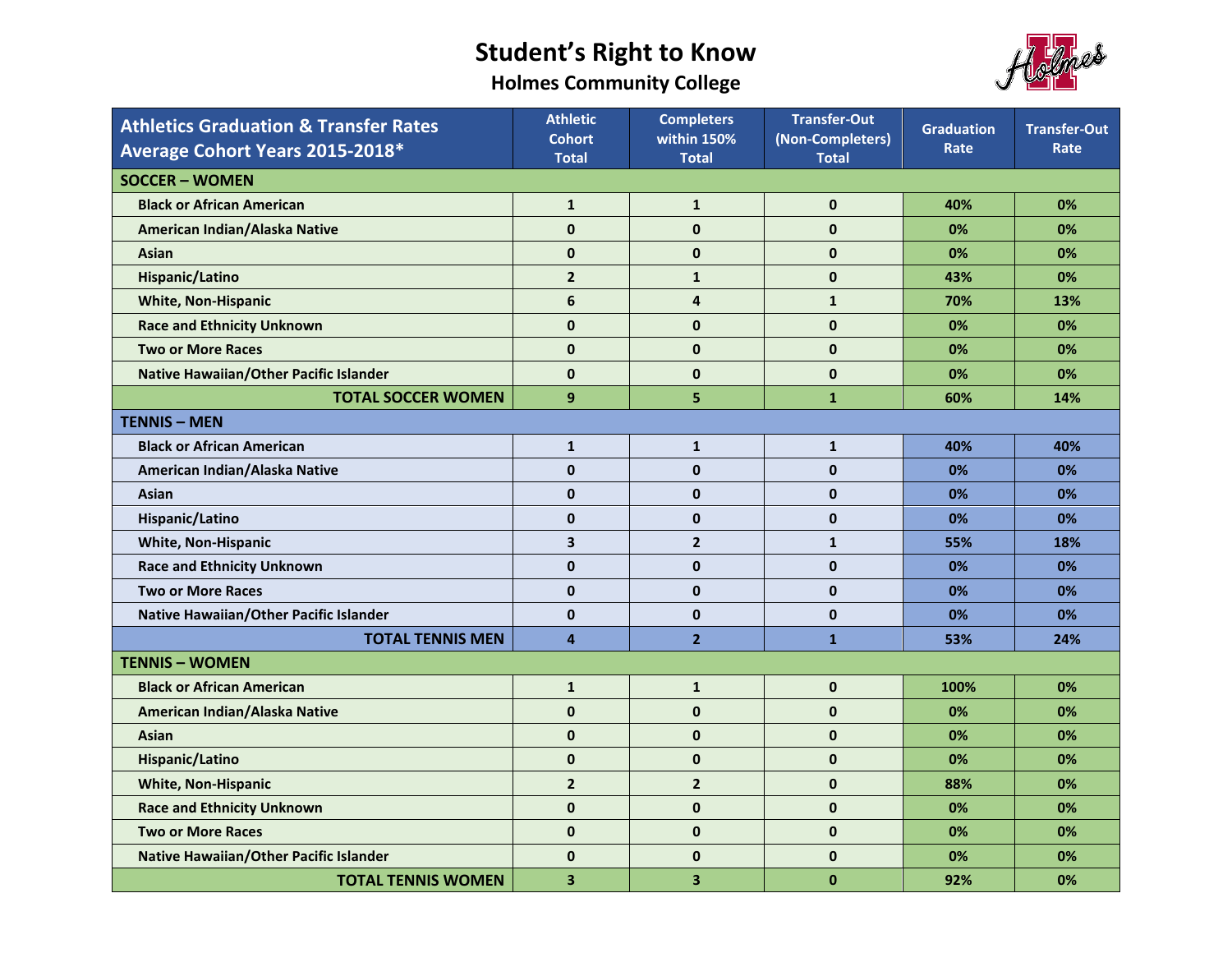



| <b>Athletics Graduation &amp; Transfer Rates</b><br>Average Cohort Years 2015-2018* | <b>Athletic</b><br><b>Cohort</b><br><b>Total</b> | <b>Completers</b><br>within 150%<br><b>Total</b> | <b>Transfer-Out</b><br>(Non-Completers)<br><b>Total</b> | <b>Graduation</b><br>Rate | <b>Transfer-Out</b><br>Rate |  |
|-------------------------------------------------------------------------------------|--------------------------------------------------|--------------------------------------------------|---------------------------------------------------------|---------------------------|-----------------------------|--|
| <b>OTHER - MEN</b>                                                                  |                                                  |                                                  |                                                         |                           |                             |  |
| <b>Black or African American</b>                                                    | 3                                                | $\mathbf{1}$                                     | $\mathbf{1}$                                            | 40%                       | 20%                         |  |
| American Indian/Alaska Native                                                       | $\mathbf{0}$                                     | $\mathbf{0}$                                     | $\mathbf{0}$                                            | 0%                        | 0%                          |  |
| Asian                                                                               | $\mathbf{0}$                                     | $\mathbf{0}$                                     | $\mathbf{0}$                                            | 0%                        | 0%                          |  |
| Hispanic/Latino                                                                     | $\mathbf{0}$                                     | $\mathbf{0}$                                     | $\mathbf{0}$                                            | 0%                        | 0%                          |  |
| <b>White, Non-Hispanic</b>                                                          | 6                                                | 5                                                | $\mathbf{1}$                                            | 84%                       | 12%                         |  |
| <b>Race and Ethnicity Unknown</b>                                                   | $\mathbf 0$                                      | $\mathbf{0}$                                     | $\mathbf{0}$                                            | 0%                        | 0%                          |  |
| <b>Two or More Races</b>                                                            | $\mathbf{0}$                                     | $\mathbf{0}$                                     | $\mathbf{0}$                                            | 0%                        | 0%                          |  |
| Native Hawaiian/Other Pacific Islander                                              | $\mathbf{0}$                                     | $\mathbf{0}$                                     | $\mathbf 0$                                             | 0%                        | 0%                          |  |
| <b>TOTAL OTHER MEN</b>                                                              | 9                                                | $6\phantom{1}6$                                  | $\mathbf{1}$                                            | 71%                       | 14%                         |  |
| <b>OTHER - WOMEN</b>                                                                |                                                  |                                                  |                                                         |                           |                             |  |
| <b>Black or African American</b>                                                    | $\mathbf{2}$                                     | $\mathbf{1}$                                     | $\mathbf{1}$                                            | 67%                       | 67%                         |  |
| American Indian/Alaska Native                                                       | $\mathbf{0}$                                     | $\mathbf{0}$                                     | $\mathbf{0}$                                            | 0%                        | 0%                          |  |
| <b>Asian</b>                                                                        | $\mathbf{0}$                                     | $\mathbf{0}$                                     | $\mathbf{0}$                                            | 0%                        | 0%                          |  |
| Hispanic/Latino                                                                     | $\mathbf 0$                                      | $\mathbf 0$                                      | $\mathbf{0}$                                            | 0%                        | 0%                          |  |
| <b>White, Non-Hispanic</b>                                                          | 6                                                | 5                                                | $\mathbf{0}$                                            | 91%                       | 4%                          |  |
| <b>Race and Ethnicity Unknown</b>                                                   | $\mathbf 0$                                      | $\mathbf{0}$                                     | $\mathbf{0}$                                            | 0%                        | 0%                          |  |
| <b>Two or More Races</b>                                                            | $\mathbf 0$                                      | $\mathbf{0}$                                     | $\mathbf{0}$                                            | 0%                        | 0%                          |  |
| <b>Native Hawaiian/Other Pacific Islander</b>                                       | $\bf{0}$                                         | $\mathbf{0}$                                     | $\mathbf{0}$                                            | 0%                        | 0%                          |  |
| <b>TOTAL OTHER WOMEN</b>                                                            | 8                                                | $\overline{7}$                                   | $\mathbf{1}$                                            | 87%                       | 17%                         |  |
| <b>TOTAL NUMBER OF ATHLETES</b>                                                     | 110                                              | 63                                               | 26                                                      | 57%                       | 23%                         |  |